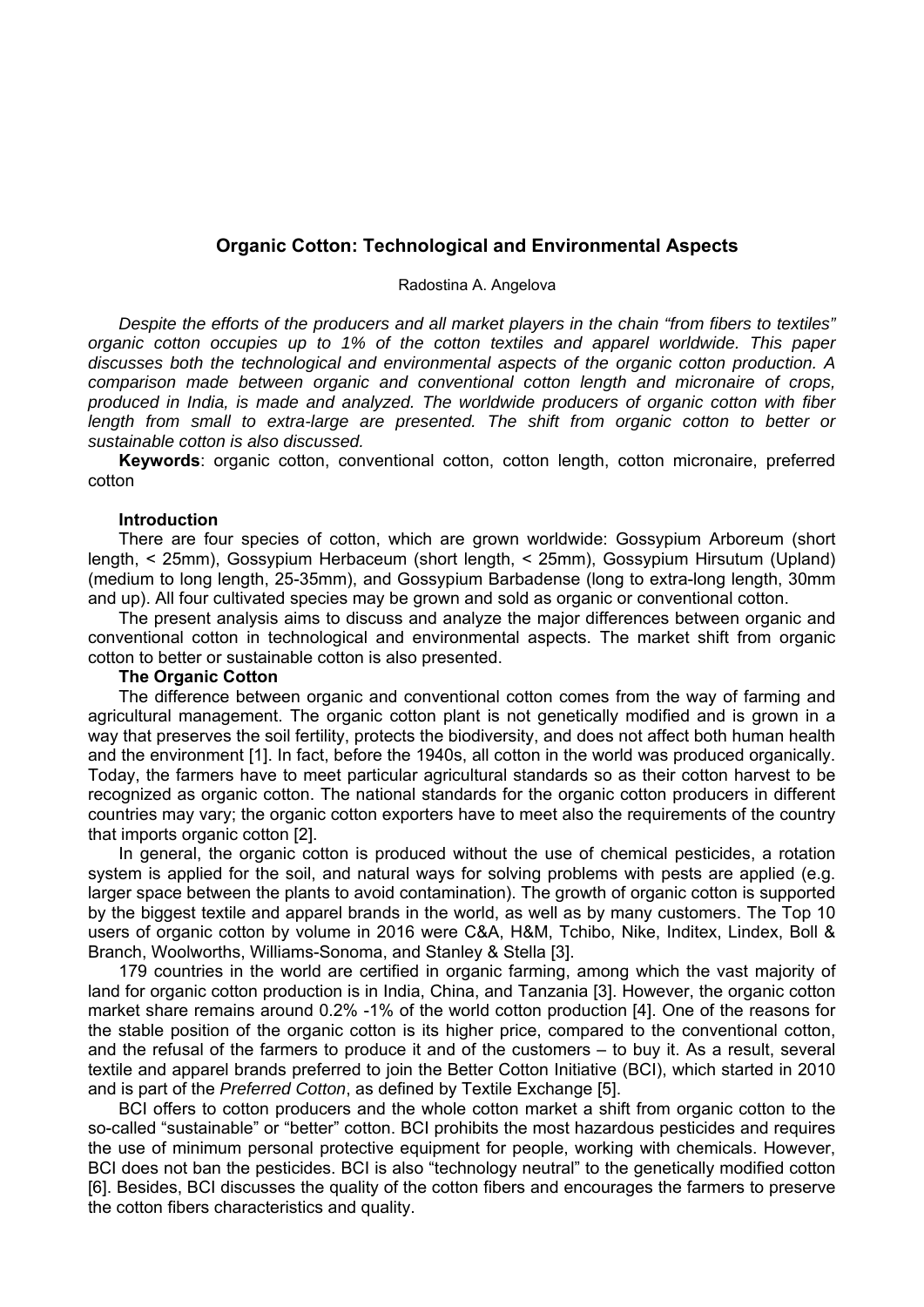### **Technological Aspects of the Organic Cotton Manufacturing**

In general, there are no differences between the production of textiles from organic and conventional cotton. The cotton bales, sold on the market, enter the spinning plants that are the first stage in the production chain "from fibers to textiles". Both organic cotton fibers and conventional cotton fibers are spun into yarns with different counts, using one of the three possible spinning systems and applying particular spinning machine at the end of the production line (ring frame or rotor spinning machine).

The data for India, published in [7], give a possibility to compare the fiber characteristics of the cotton crops, grown organically and conventionally in different states of the country. Figure 1 shows the comparison between the fiber length (and more specific – the upper half mean length: the average length of the longer half of the fibers [8]) of conventional and organic cotton. Two values are shown for each Indian state: for conventional cotton (CC) and organic cotton (OC). Both the minimum and the maximum values of the fiber length are shown, as well as the middle of the interval.

The environmental conditions largely influence cotton fiber length. Plant's exposure to water stress, extreme temperatures, or poor soil may result in shorter fibers. However, these environmental conditions are almost equal for both organic and conventional cotton in different states in India; the conventional cotton growth is even supported by chemical fertilizers. The analysis of the graph (Fig. 1) shows, however, that the average length of the organic cotton fibers is higher than the average length of the conventional cotton fibers. The results for Odisha state are the only exception, but there the length interval of the conventional cotton is very short (31 mm minimum length and 32 mm maximum length) compared to that of the organic cotton (28 mm minimum length and 34 mm maximum length).



Figure 1. Length of the fibers: conventional vs. organic cotton

Fiber length affects the efficiency of the spinning process and the yarn count, as finer yarns are produced by longer fibers. Yarn strength and yarn evenness are also influenced by the fiber length. All mechanical processes during the spinning (and in the gin before the spinning) can affect the length of the cotton fibers. However, this is valid for both conventional and organic cotton.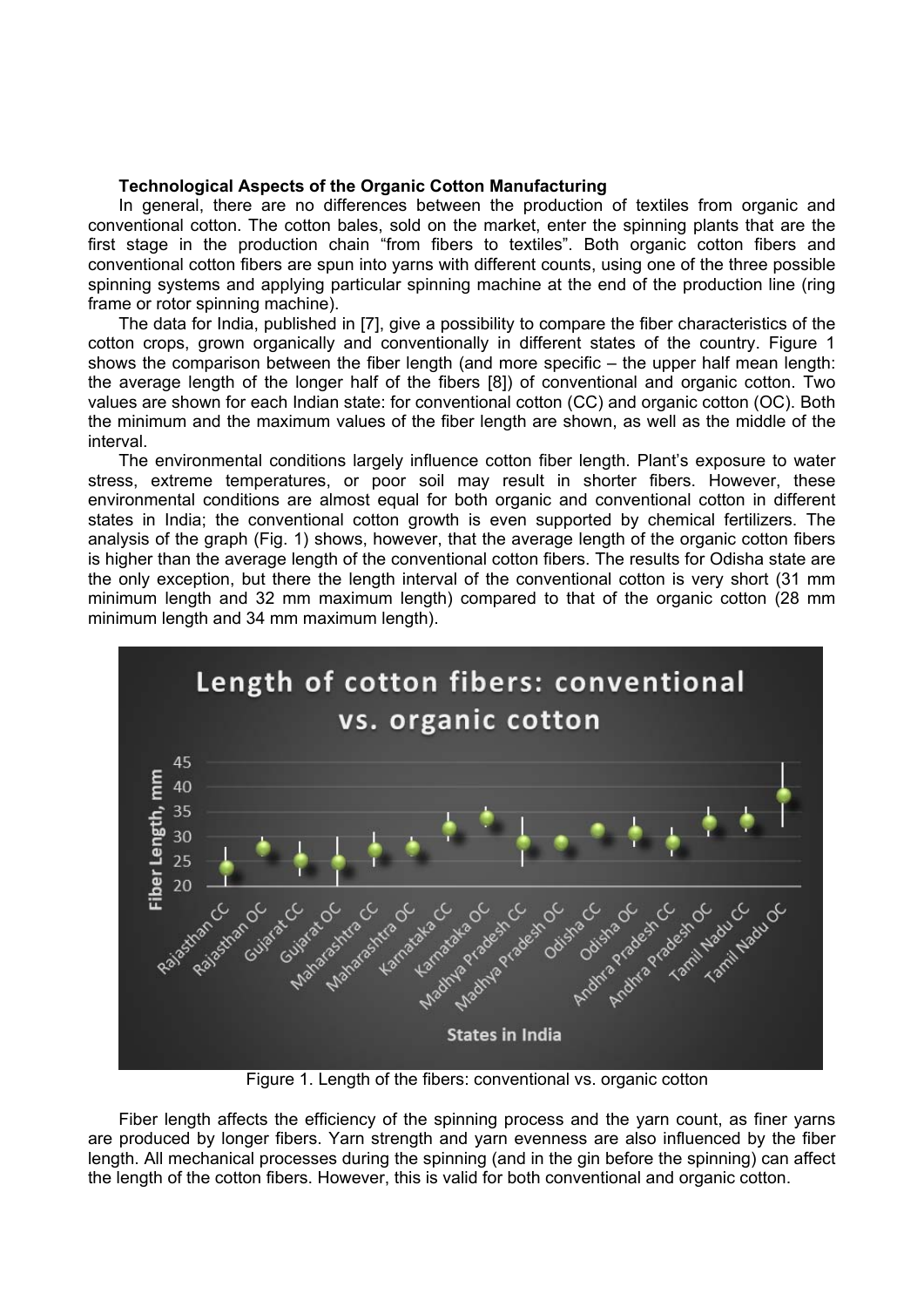Figure 2 shows the comparison between the fiber micronaire of conventional and organic cotton, based on the same data in [7]. Again, two values are shown for each Indian state: for conventional cotton (CC) and organic cotton (OC). Both the minimum and the maximum values of the fiber micronaire are shown, as well as the middle of the interval.

Micronaire reflects as a measure both fiber fineness and maturity. It is a base for the assessment of the cotton quality (among the other cotton fibers' characteristics like fiber length, length uniformity, color, strength, leaf, and cleanliness), and, subsequently, pricing. The premium cotton range is between 3.7 and 4.2. Cotton micronaire base range is between 3.5 – 3.6 and 4.3 – 4.9. The discount range is lower than 3.4 and higher than 5.0.



Figure 2. Micronaire of the fibers: conventional vs. organic cotton

During the plant growth, cotton micronaire is influenced by the environmental conditions (temperature, moisture, sunlight, nutrients in the soil) and extremes in boll population. However, the analysis of the graph (Fig. 2) shows that the average micronaire of the organic cotton fibers is in the premium range (except for two states, namely Karnataka and Tamil Nadu), while the micronaire of the conventional cotton is within the premium range for two states only (Odisha and Andhra Pradesh).

The cotton fiber micronaire is closely related to the spinning process and the quality of the final yarns and fabrics from them. Premium range micronaire leads to spinning of finer yarns, as the number of the fibers in the yarn's cross-section is higher and enough to assure the yarn strength. The lower fineness of the fibers (lower than the premium range) requires slower speeds during the yarn manufacturing (in the opening, carding, and drafting) to prevent the fiber breakage. The higher fineness of the fibers (higher than the premium range) leads to the spinning of coarser yarns and fabrics with higher thickness. At the same time, the better maturity of the organic cotton fibers will positively influence the dying process.

According to the data in [3, 7], short length organic cotton is produced in four countries: India, Peru, Brazil, and the United States – Fig. 3. Medium length organic cotton grows in 16 countries, namely Tanzania, Ethiopia, Madagascar, Uganda, Mali, Senegal, Benin, Burkina Faso, China, Turkey, Tajikistan, India, Pakistan, Columbia, Brazil, and the United States – Fig. 4. Figure 5 shows the producers of long fiber organic cotton: Madagascar, Uganda, China, Turkey,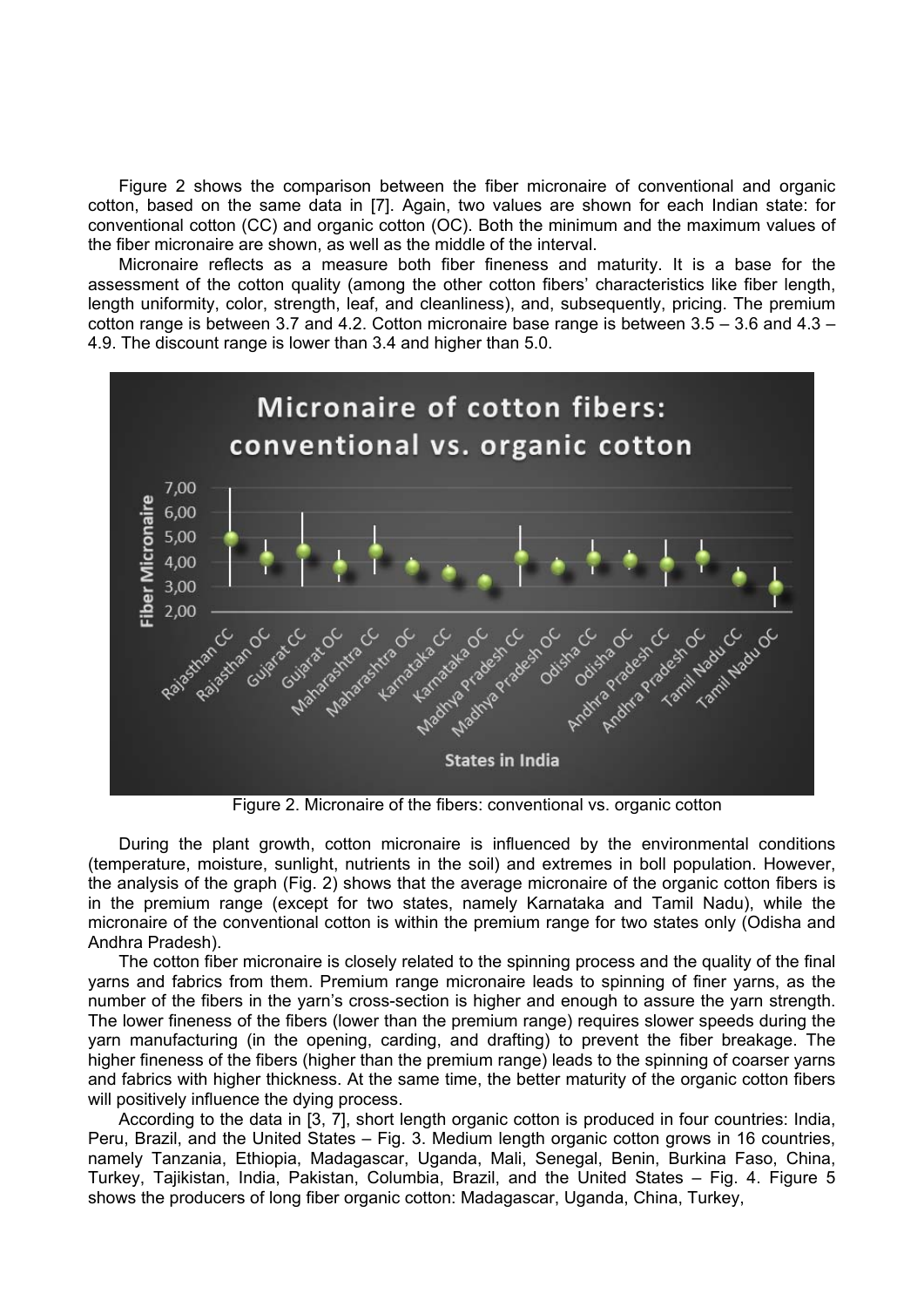

Figure 3. Short length organic cotton growth (by country)



Figure 4. Medium length organic cotton growth (by country)

Kyrgyzstan, India, and Peru. Figure 6 visualizes the six countries, producing extra-long organic cotton: China, Egypt, Israel, India, Peru, and the United States.

# **Environmental Aspects of the Organic Cotton Farming**

Organic cotton growth is friendly to the humans and the environment. The farming of the cotton crops without the use of pesticides is best for the farmers, their families and neighbors, as they are not exposed to toxic chemicals, some of them with lethal effect. The non-use of pesticides preserves underground water, which is the only drinkable water in several countries [1]. This also preserves the rivers, lakes, and water basins, which can be directly affected by the chemicals or be contaminated indirectly, through the rains and underground water.

Organic cotton growth protects the soil due to the lack of toxic chemicals. Pesticides applied to conventional cotton and the genetically modified cotton crops decrease the fertility of the soil [1].

Pesticides, used in conventional cotton growth are dangerous for all living organisms in soil and water, as well as in the air, during the process of cotton spraying. Toxic chemicals, related to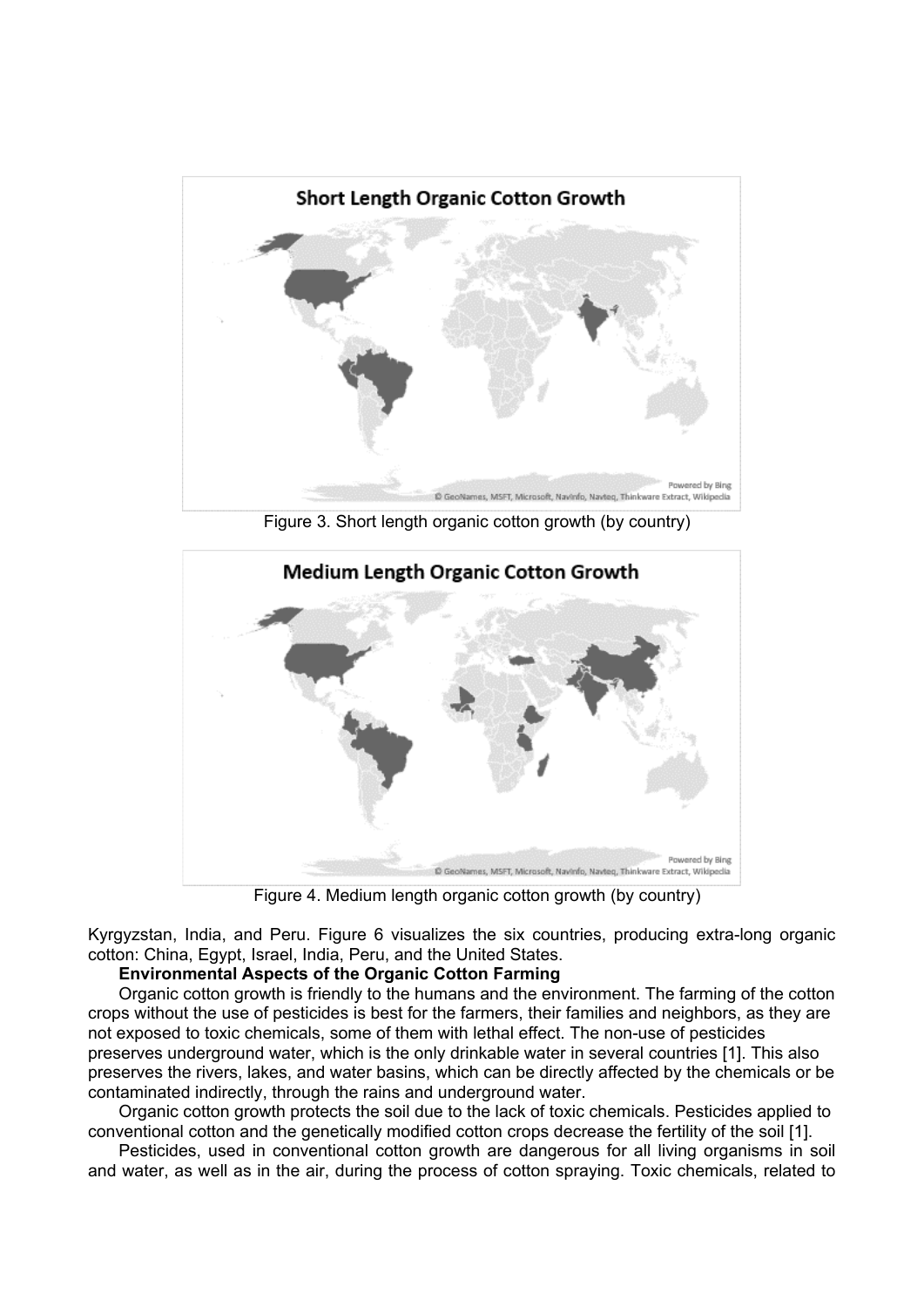conventional cotton farming are found in fishes, eggs, and cow milk. The cultivation of organic cotton does not provoke such environmental problems.



Figure 5. Long length organic cotton growth (by country)



Figure 6. Extra-long length organic cotton growth (by country)

# **Preferred Cotton vs. Organic Cotton**

According to the Textile Exchange [5] organic cotton is part of the *Preferred Cotton*, together with several other types: recycled, CmiA, Fair Trade, BCI, Cleaner Cotton, REEL, and e3cotton. With so many initiatives, acronyms, projects, etc. the customers of cotton textiles and apparel may be confused, as they usually make difference only between organic cotton (thanks to the special labels on the textile items) and the other items, which are not marked as organic. In fact, buying organic cotton people support the organic cotton farming and all its positive effects on the environment and human health. But they can hardly fill the difference between organic and conventional cotton shirts or underwear, despite the reverse claims in media and advertisements.

Therefore, it is very important to be known how the organic cotton is related to the other types of cotton in the *Preferred Cotton* segment: